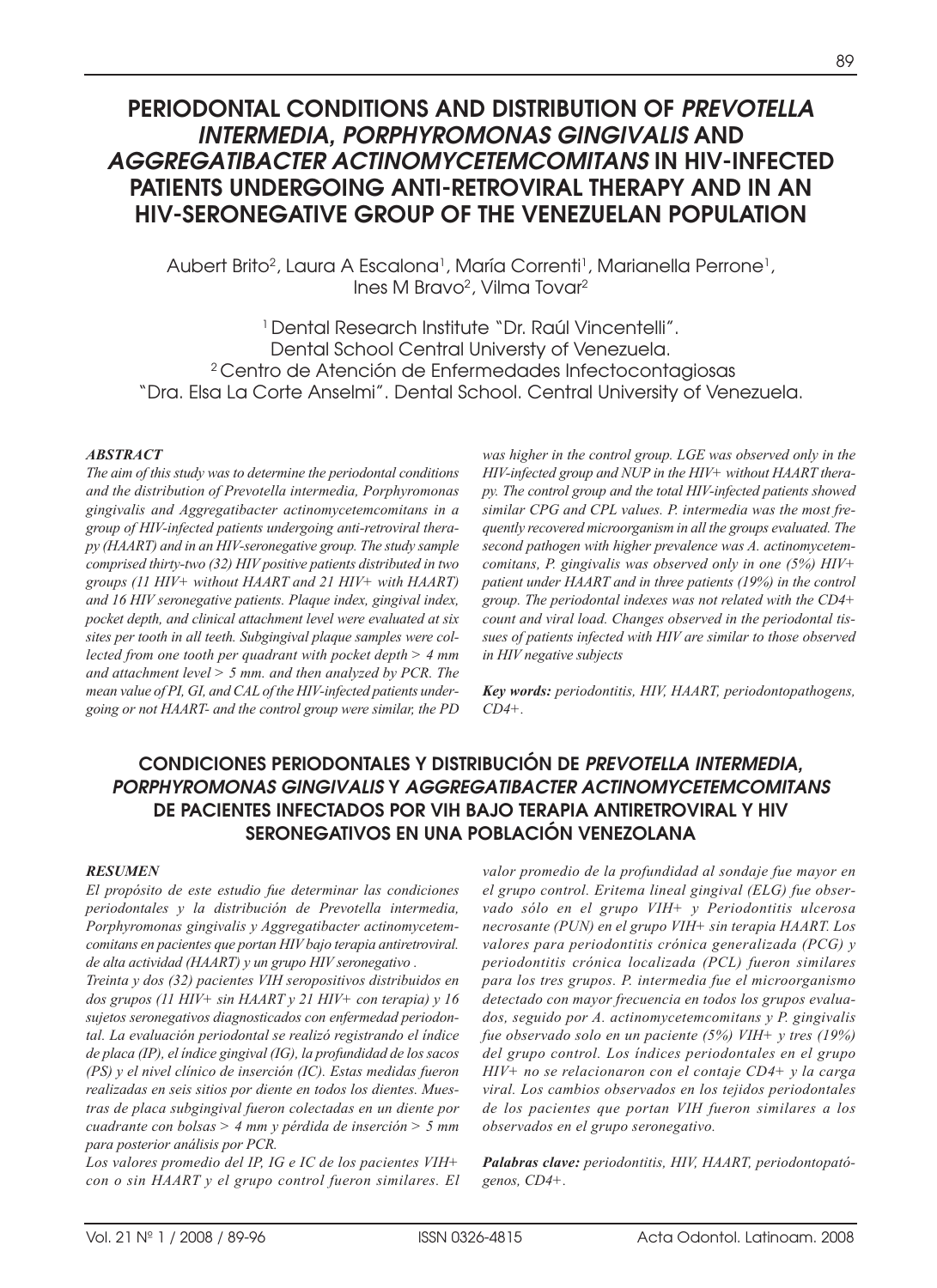### **INTRODUCTION**

Oral and periodontal lesions are common in patients infected with human immunodeficiency virus (HIV). A broad range of periodontal diseases has been reported in HIV-infected individuals including both common and less conventional forms of gingivitis and periodontitis<sup>1</sup>. Information on the epidemiology, microbiology and natural history of periodontal conditions associated with HIV-infection is limited partly due to the absence of reliable diagnostic criteria2-6. In addition, changes in medical therapy due to the introduction of protease inhibitors and anti-viral drugs have modified the frequency and the severity of oral manifestations in HIV-infected patients. Since the application of Highly Active Anti-retroviral Therapy (HAART), clinical and epidemiological observations show a decline in the mortality and morbidity of HIV seropositive subjects, which can be attributed to a significant reduction of HIV viral load and recovery of immune function<sup>7</sup>.

At present, the recommended treatment for HIV infection is HAART, which consists of a combination of at least 3 antiviral drugs, 2 NRTIs with either protease inhibitors (PIs) or non-nucleoside reverse transcriptase inhibitors (NNRTIs)7. With the advent of the era of HAART, additional studies are being conducted to determine the epidemiology of periodontal disease in HIV infected patients.

The reported prevalence of oral lesions related to HIV is mostly from studies prior to HAART therapy8-10. Several case studies suggest improvement of existing oral lesions in HIV seropositive subjects undergoing HAART7,11,12. However, there are not many studies correlating the prevalence of periodontal conditions and the significance of periodontal diseases among HIV-infected patients with or without antiretroviral therapy. Between 1980 and 1990, unusual forms of gingival erythema and necrotizing periodontal diseases were described in HIV infected individuals, which were in contrast to the conventional periodontal diseases observed in non-HIV-infected individuals. The workshop on periodontal diseases in HIV-infected individuals held at the "Fourth International Workshop on Oral Manifestations of HIV Infection", considered that the periodontal diseases commonly associated with HIV are similar or modified presentations of diseases observed in non-infected populations<sup>13</sup>. The data from a controlled study of relative periodontal

attachment loss in individuals with HIV infection showed no evidence of greater periodontal destruction associated with HIV infection<sup>14</sup>.

In relation to periodontal pathogens associated with periodontal disease in HIV-infected patients, studies suggest that the periodontal microflora of disease sites in the HIV infected population is similar to the periodontal microflora in non-HIV infected patients with periodontal disease<sup>15</sup>, but the combination of certain periodontal pathogens may be responsible for chronic periodontitis in HIV-infected adults<sup>16</sup>.

The aim of this study was to determine the prevalence of the periodontal conditions and the distribution of *Prevotella intermedia, Porphyromonas gingivalis* and *Aggregatibacter actinomycetemcomitans* (before *Actinobacillus actinomycetemcomitans)* in a group of HIV-infected patients undergoing anti-retroviral therapy (HAART) attending the Center of Oral Infectious Diseases at the School of Dentistry, Central University of Venezuela.

#### **MATERIAL AND METHODS**

Thirty-two (32) HIV positive patients attending the Center of Oral Infectious Diseases, School of Dentistry, Central University of Venezuela, and 16 HIV seronegative patients exhibiting some form of periodontal disease according to the criteria of the 1999 World Workshop for classification of periodontal disease, attending the Periodontology Clinic, were included in this study. The HIV positive patients were stratified based on HIV therapy as HIV without HAART (11 patients) and HIV-positive with HAART (21 patients), two drugs based on nucleoside reverse transcriptase inhibitors (NRTIs) and a drug based on non-nucleoside reverse transcriptase inhibitors (NNRTIs) or protease inhibitors (PIs). Patients were undergoing this therapy for a minimum of six months before they were enrolled in this study.

The immunological status and viral load of the HIVinfected group were evaluated and classified according to their CD4+ cells counts and plasma viral load: CD4+ cells > 500/mm3, 200-500 CD4+ cells/mm<sup>3</sup>, and CD4+ cells  $\leq$  200/mm<sup>3</sup>. Undetectable viral load < 400 copies/mm3 , <10.000 viral copies and > 10.000 viral copies. Exclusion criteria included history of periodontal therapy or use of antibiotics 6 months prior to entering the study.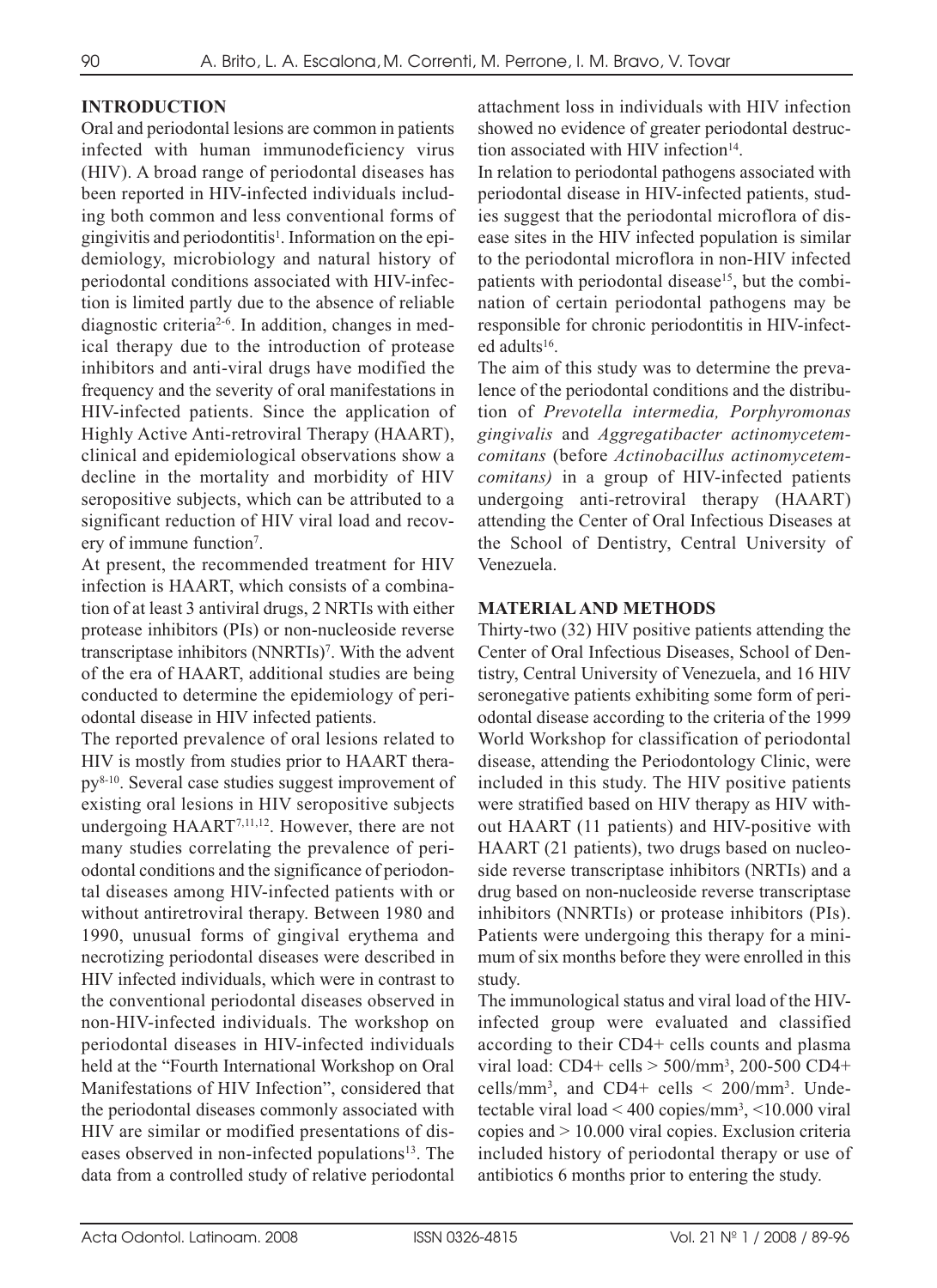The study was approved by the Human Review Board of the School of Dentistry, Central University of Venezuela (UCV). All patients determined eligible signed a consent form, prior to entering the study. All patients received a periodontal examination including assessment of plaque index $17$ , gingival index18, pocket depth, and clinical attachment level performed at six sites per tooth in all teeth. Measurements of probing pocket depth and clinical attachment level were performed by a calibrated examiner using a Williams calibrated manual periodontal probe (PQ-OW, Hu-fridey Instrumental Co).

Subgingival plaque samples were collected from one tooth per quadrant selected as having pocket depth  $>$  4 mm and attachment level  $>$  5 mm. All 4 interproximal sites (mesiobuccal, distobuccal, mesiolingual and distolingual) of the test teeth were sampled (to obtain enough sample material). Supragingival plaque was removed using sterile cotton rolls and subgingival plaque samples were obtained by inserting paper points into the pocket of each site and left in place for 30 seconds, and then pooled in 250 μl of saline solution. Four paper points per tooth for a total of sixteen samples from each subject were pooled for analysis. Two hundred μl per patient were boiled during 5 min to disrupt the bacteria and then stored at - 70°C for PCR analysis.

The samples were centrifuged for 5 min to eliminate cells debris; 10 ml of the supernatant were then added to a tube containing the PCR mix.

PCR amplification reactions were carried out in a reaction mixture containing 200 μM dNTPs, 2.5 U Taq polymerase, 10mM Tris-HCl (pH 8.3), 50 mM KCl, 1.5 mM MgCl2, 0.5 μm of each microorganism specific primers: Primer AA2 (5' CTT TGC ACA TCA GCG TCA GTA CAT CCC CAA GG 3') is specific for *A. actinomycetencomitans,* producing an amplification product of 253 pb. Primer BGING (5' TAC ATA GAA GCC CCG AAG GAA GAC G 3') is specific for *P. gingivalis,* which produces an amplified fragment of 527 bp; Primer BINT (5' TCC GCA TAC GTT GCC TGC ACT CAA G 3') is specific for *P. intermedia* with an amplification product of 163 bp, 1.5 μm of the Primer E, that is common to all three bacteria (5' CGT GCC AGC AGC CGC GGT AAT ACG 3') and  $10<sup>-9</sup>$  μM of the positive control plasmid (pPG19) in a final volume of 50 ml.

PCR cycling was carried out in an MJ Research thermal cycler. The temperature cycling conditions (30 in total) comprised an initial denaturation step at 94°C, 10 min, denaturing at 94°C, 1 min, annealing 70°C, 1min and extension at 72°C, 1min.

In the final step, the PCR product was fully extended for 10 min at 72°C. The PCR amplified fragments were visualized in a 3% agarose gel stained with ethidium bromide. If the clinical samples contained the microorganisms, the PCR products were 163, 253 and 527 bp length for *Pi*., *Aa*. and *Pg*., in addition to 1430 bp of the positive control amplification product (Pharma-gen).

This multiplex PCR assay is able to detect a minimum of 100-1000 bacteria. The specificity of the selected primers was assured by using highly stringent conditions in the PCR reaction (70°C for the annealing temperature).

### **Statistical analysis**

Analysis of Varianza (ANOVA) was performed to determine the statistical significance potential differences between the control group and the HIV+ patients. The Kruskal-Wallis test for variables that are not normally distributed was applied. To determine the relationship between the variables the Gower index was used. To determine the differences between the percentages the test of the differences of proportions was used. The statistical analysis was done with Excel for Windows XP. The parametrical and no parametrical ANOVA were done with the statistical program Statistica V 5.5 for Windows, and the analysis of the Gower Index was done with MVSP V 3.0 for Windows.

### **RESULTS**

Thirty-two (32) HIV positive patients 5 females and 27 males and 16 HIV seronegative patients, 11 females and 5 males, were included in this study (Table 1). The HIV positive patients were stratified according to HIV anti-retroviral therapy as HIV with HAART (21) and HIV without HAART (11). Seventy six percent (16/21) of the individuals in the HIV+ HAART group were male. All of the HIV+ patients without HAART were male (11/11). In the control group, 69% (11/16) were female and 31% (5/16) were male. The mean age of the HIVpositive group was  $37.09 \pm 9.10$  years and the mean age of the control group was  $41.62 \pm 8.10$  years (Table 1).

Regarding the distribution of HIV-infected patients according to the immunological conditions and peri-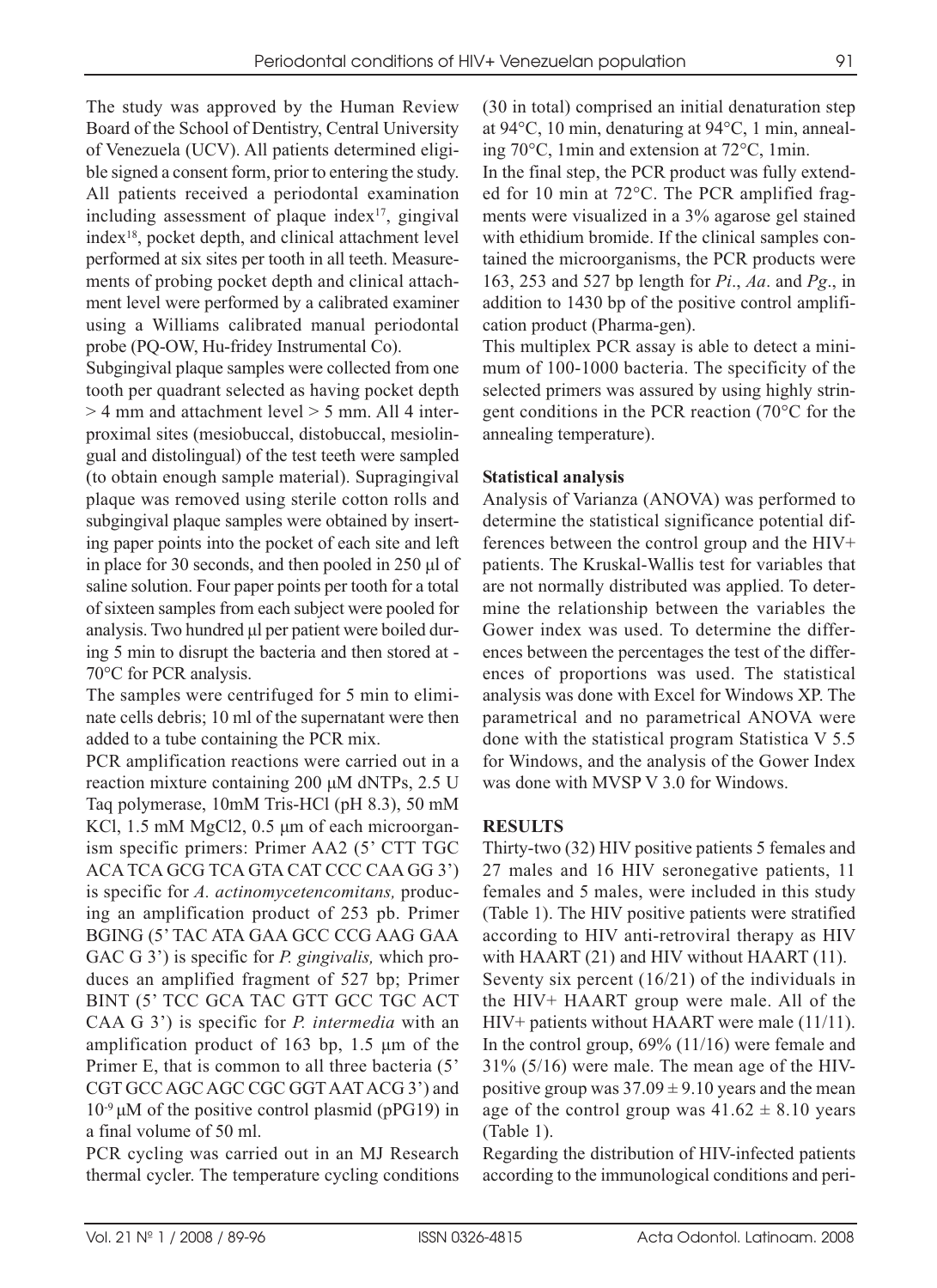| TABLE 1. Distribution of HIV+ patients and the<br>control group according to gender. |    |        |    |  |
|--------------------------------------------------------------------------------------|----|--------|----|--|
| <b>Patients</b>                                                                      | N  | Gender |    |  |
|                                                                                      |    |        | M  |  |
| <b>Total HIV</b>                                                                     | 32 | 5      | 27 |  |
| HIV+HAART                                                                            | 21 | 5      | 16 |  |
| <b>HIV+No HAART</b>                                                                  | 11 |        | 11 |  |
| Control                                                                              | 16 | 11     | 5  |  |
| F: Female - M: Male                                                                  |    |        |    |  |

odontal indexes in the present study, there were not statistically significant differences between HIV+ patients with CD4 count < 200 cells/mm3 and CD4 > 200 cells/mm3 (Kruskal-Wallis test). However, a slight difference in PD index was observed between the control group and the HIV+ group (Table 2).

The viral load average of HIV-infected patients undergoing anti-retroviral therapy was, 68.850**±**184.725 RNA/mm3 and 170.190**±**189.934 RNA/mm3 in those patients without treatment. Statistically significant differences were not observed between both groups.

The evaluation according to mean value of PI, GI, PD, and CAL of the HIV-infected patients with o without HAART and the control group**,** showed that the periodontal indexes (PI, GI, CAL) were similar in the total HIV-infected patients and the control group, except for the PD index which was higher in the control group ( $p<0.005$ ).

The HIV-infected patients undergoing antiretroviral therapy showed slightly higher scores of GI than HIV-infected patients without therapy. Regarding to PI, PD and CAL mean values, the Kruskal-Wallis test showed and no significant differences between the HIV+ groups evaluated (Table 3).

The prevalence of periodontal lesions in HIVinfected patients undergoing HAART and with-

| patients according to the immunological<br>conditions and periodontal indexes. |                    |                    |                    |                    |
|--------------------------------------------------------------------------------|--------------------|--------------------|--------------------|--------------------|
|                                                                                | PI<br>$X \pm S.D.$ | GI<br>$X \pm S.D.$ | PD<br>$X \pm S.D.$ | CAL<br>$X\pm S.D.$ |
| HIV+<200<br>11/32<br>34.3%                                                     | $1.52 \pm 0.38$    | $1.49 \pm 0.5$     | $2.70 \pm 0.39$    | $3.23 \pm 0.83$    |
| $HIV+>200$<br>21/32<br>65.6%                                                   | $1.35 \pm 0.33$    | $1.61 \pm 0.43$    | $3.14 \pm 0.62$    | $3.45 \pm 0.81$    |
| <b>Control</b>                                                                 | $1.20 \pm 0.36$    | $1.55 \pm 0.39$    | $3.64 \pm 0.62$    | $3.29 \pm 0.73$    |

**TABLE 2. Distribution of HIV-infected** 

PI: Plaque Index - GI: Gingival Index - PD: Pocket Depth CAL: Clinical Attachment Loss

out HAART compared to the control group is showed in table 4. All the patients had some forms of periodontal disease, 9% of these presented Localized Chronic Periodontitis, and 64% exhibited Generalized Chronic Periodontitis. Additionally, some of these patients showed other periodontal conditions, including Lineal Gingival Erythema and Necrotizing Ulcerative Periodontitis in some localizations. LGE was observed only in the HIV-infected group, and no differences were between the groups with and without HAART. NUP was observed only in the HIV+ group without HAART.

The control group and the total HIV-infected patients showed similar CPG and CPL values. However, PIG levels were observed in a higher proportion of the control group as compared to HIV-infected patients with or without HAART therapy.

Regarding the prevalence of the three subgingival microorganisms examined in the subgingival plaque samples from the HIV-infected patients and control group. *P. intermedia* was the most frequent-

| TABLE 3. Mean value of PI, GI, PD and CAL in HIV-infected patients with<br>and without anti-retroviral therapy and the control group. |    |                 |                 |                  |                 |
|---------------------------------------------------------------------------------------------------------------------------------------|----|-----------------|-----------------|------------------|-----------------|
|                                                                                                                                       | n  | PI(X±SD)        | GI(X±SD)        | $PD(X\pm SD)$    | $CAL(X \pm SD)$ |
| $HIV+$                                                                                                                                |    | $1.4 \pm 0.34$  | $1.56 \pm 0.45$ | $3 \pm 0.58$     | $3.3 \pm 0.69$  |
| $HIV+no$<br><b>HAART</b>                                                                                                              | 11 | $1.45 \pm 0.3$  | $1.41 \pm 0.42$ | $3.1 \pm 0.72$   | $3.5 \pm 1.0$   |
| HIV+with<br><b>HAART</b>                                                                                                              | 21 | $1.38 \pm 0.36$ | $1.64 \pm 0.45$ | $2.9 \pm 0.51$   | $3.3 \pm 0.69$  |
| <b>Control</b>                                                                                                                        | 16 | $1.22 \pm 0.36$ | $1.55 \pm 0.39$ | $3.6 \pm 0.62^*$ | $3.8 \pm 0.73$  |
| $\mid$ *p<0.005 compared to HIV+                                                                                                      |    |                 |                 |                  |                 |

PI: Plaque Index - GI: Gingival Index - PD: Pocket Depth - CAL: Clinical Attachment Loss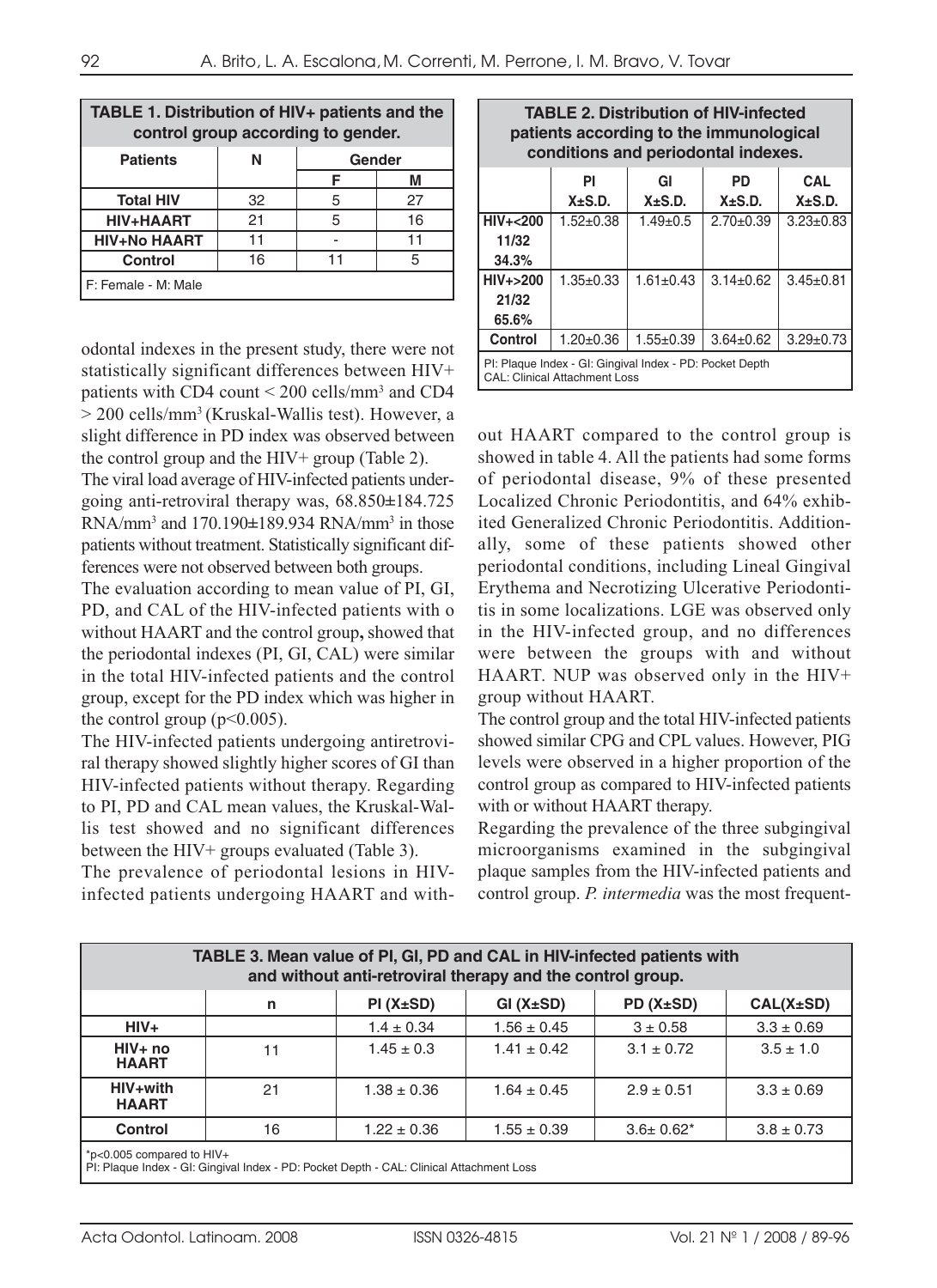| <b>TABLE 4. Proportion of patients with</b><br>periodontal lesions in the study groups                                                                                                         |                          |                      |                |  |
|------------------------------------------------------------------------------------------------------------------------------------------------------------------------------------------------|--------------------------|----------------------|----------------|--|
| Periodontal<br>lesions                                                                                                                                                                         | $HIV+no$<br><b>HAART</b> | HIV+<br><b>HAART</b> | <b>Control</b> |  |
| <b>LGE</b>                                                                                                                                                                                     | $36\% (4/11)$            | 38% (8/21)           | N              |  |
| <b>PIG</b>                                                                                                                                                                                     | $9\%$ (1/11)             | 19% (4/21)           | 44%(7/16)      |  |
| <b>LCP</b>                                                                                                                                                                                     | $9\%$ (1/11)             | 48% (10/21)          | 44% (7/16)     |  |
| <b>GCP</b>                                                                                                                                                                                     | 64% (7/11)               | 52% (11/21)          | 56%(9/16)      |  |
| <b>NUP</b>                                                                                                                                                                                     | 27% (3/11)               |                      |                |  |
| LGE= Lineal Gingival Erytema<br>PIG= Plaque-Induced Gingivitis<br>LCP= Localized Chronic Periodontitis<br>GCP= Generalized Chronic Periodontitis<br>NUP= Necrotizing Ulcerative Periodontitis. |                          |                      |                |  |

ly recovered microorganism in all the groups evaluated, 73 % in the HIV+ HAART, 76 % in the HIV+ no HAART and in all the patients of the control group ( $p < 0.005$ ). The second pathogen with higher prevalence was *A. actinomycetemcomitans* with a frequency of detection of 50% in the control group, 33% in the HIV+ HAART and 18% in the HIV+ no HAART (p<0.005) groups. *P. gingivalis* was observed only in one (5%) HIV+ patient under HAART and in three patients (19%) in the control group.

The microorganism *P. intermedia* was the only one detected in all the groups. However the highest frequency corresponded to the HIV+ non HAART group (55%) (p<0.005), while *A. actinomycetemcomitans* and *P. gingivalis* were not observed alone in the groups evaluated.

The coinfection of *A. actinomycetemcomitans* and *P.gingivalis* was detected in all the groups, with higher prevalence in the control group  $(50\%)$  (p< 0.005), while the combination of *P. gingivalis* with *P. intermedia* was observed only in 5% of the HIVinfected patients under HAART.

Additionally, the combination *A. actinomycetemcomitans* with *P. gingivalis* and *P. intermedia* was found exclusively in the control group.

### **DISCUSSION**

HIV-associated periodontal lesions may be categorized as: unusual forms of gingivitis (termed linear gingival erythema (LGE)); necrotizing diseases (necrotizing ulcerative gingivitis (NUG), necrotizing ulcerative periodontitis (NUP)); and chronic periodontitis with an increased rate of attachment loss. These lesions are significant in the extent to

| <b>TABLE 5. Distribution of species detected</b><br>in HIV-positive and HIV-negative patients |              |                         |              |  |
|-----------------------------------------------------------------------------------------------|--------------|-------------------------|--------------|--|
| <b>Bacteria</b>                                                                               | HIV+HAART    | HIV+non<br><b>HAART</b> | Control      |  |
| Aa                                                                                            |              |                         |              |  |
| Pg                                                                                            |              |                         |              |  |
| Pi                                                                                            | 38%(8/21)    | 55%(6/11)               | $32\%(5/16)$ |  |
| Aa + Pi                                                                                       | 33%(7/21)    | $18\%(2/11)$            | 50%(8/16)    |  |
| $Pg + Pi$                                                                                     | $5\% (1/21)$ |                         |              |  |
| $Aa + Pg + Pi$                                                                                |              |                         | 19%(3/16)    |  |

which they mark the underlying HIV disease and have service planning implications<sup>19</sup>.

These conditions appear to be same diseases as seen in HIV negative patients. However, the initiation, progression and presentation may be modified by HIV infection<sup>6</sup>.

The aim of this study was to determine the prevalence of the most frequent forms of periodontal disease in HIV patients and investigate the relationship between the severity of the periodontal disease and systemic markers of HIV infection progression such as viral load, CD4+ counts and HAART.

Eighty four percent (84%) of the populations in the HIV+ group were male and 16% were female, in the control group 69% were female and 31% male. A high prevalence of males was observed in the HIV+ group. Similar results were reported by Myint et al  $(1999)^{20}$ , Eyeson et al  $(2001)^{21}$ , Bendick et al  $(2002)^{22}$ , while one study from Thailand (Khongkunthian et al  $2001)^{23}$  reported a higher prevalence of women.

The mean age of the patient in this study was 37.09 years in the HIV-infected patients and 41.6 years in the control group. These results are consistent with other studies<sup>22,24</sup>.

In this study, no statistically significant differences were observed in clinical parameters (PI,GI,PD and CAL) and the CD4+ cells count between the HIV+ infected group and the control group. No differences were observed between the patients with antiretroviral therapy and those without this treatment. These results suggest that the amount of periodontal tissue loss in HIV-infected patients is not related with the immunological state, in keeping with data reported by Holmstrup et al (1998)<sup>25</sup> and Alpagot et al  $(2004)^1$ .

However, in a 20-month longitudinal study published in 1992, Barr et al.<sup>26</sup>, reported an increase in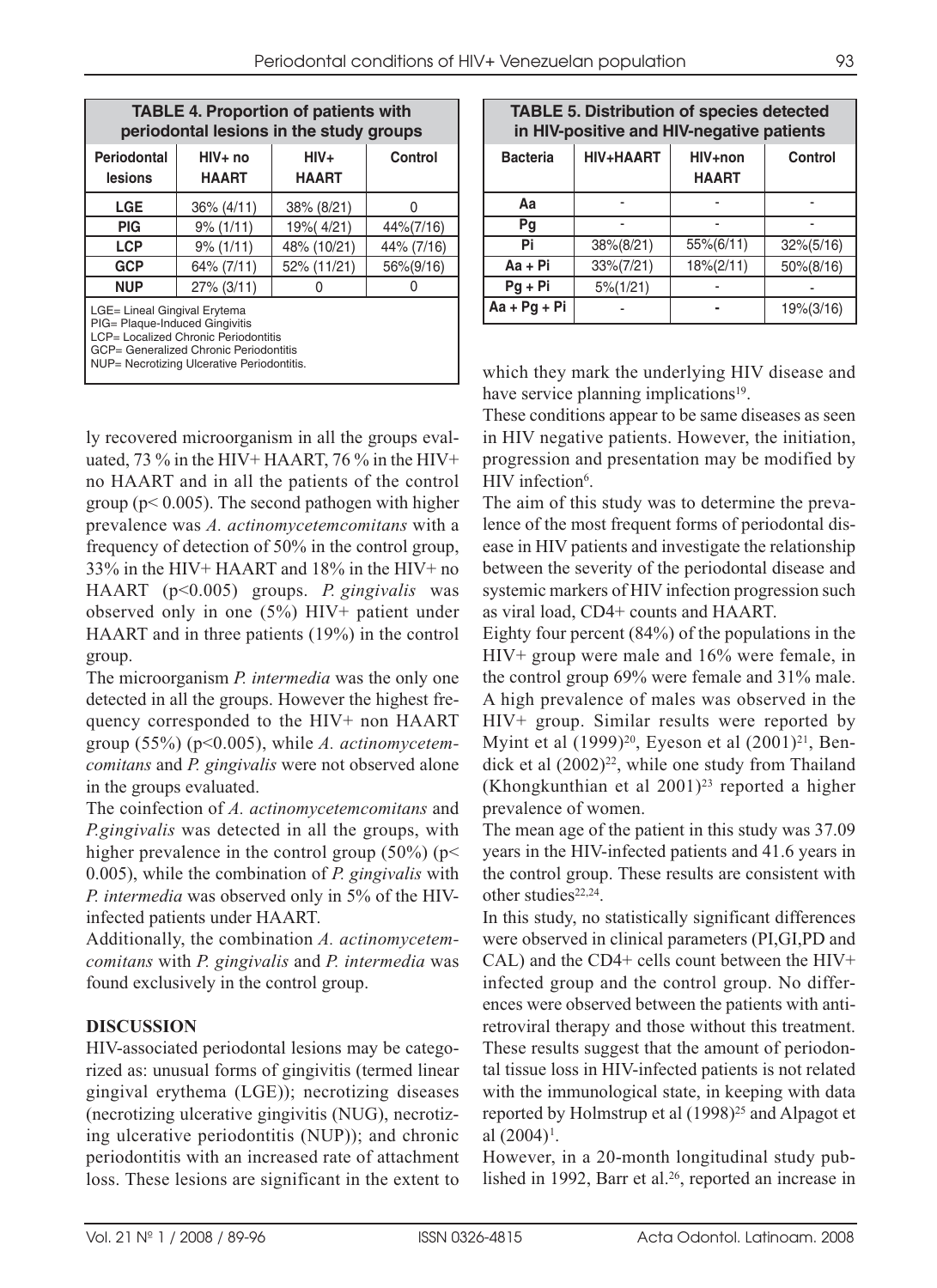attachment loss in immunodeficient individuals  $(CD4+ < 200$  cells/mm<sup>3</sup>) who were older than 35 years of age. The difference found between Barr's study and our study may be explained by the fact that protease inhibitors were not commonly used in the treatment of HIV+ subjects prior to 1992. Another study by Robinson et al.  $(1996)^{27}$ , found that the decrease in CD4+ counts was correlated more with probing attachment loss but not with pocketing. However, in a later study comparing the progression of periodontal destruction in individuals infected or not with HIV, the data did not show evidence of greater periodontal destruction associated with HIV infection<sup>14</sup>. The lack of significance of the differences between the levels of CD4+ and clinical measurements could be a result of the limited sample size in these studies. The periodontal diseases frequently associated with HIV infection include linear gingival erythema, necrotizing ulcerative gingivitis and Periodontitis, and chronic periodontitis associated with increased attachment  $loss<sup>28</sup>$ . In this study 38% of the patients infected with HIV showed LGE and no differences were observed between the group under antiretroviral therapy and the group without therapy. NUP was diagnosed in three of the HIV infected patients (9%) without HAART and was not observed in the control group. These values are higher than those reported by Kroidl et al.<sup>29</sup>; who reported 9% of LGE and 3,6% NUG and NUP. These latest were found predominantly in patients with advanced immunosupression and elevated viral load. Others reported that the prevalence of HIV-related gingival and periodontal disease varied from 0 to 47% in adults, and from 0 to 20% in children. However, not all of the studies specify the type of gingival and periodontal disease observed. When it is specified, linear gingival erythema has prevalence rates of 0-11.9% in adults with HIV infection, similarly to our results, although a prevalence of 47% has been described in India30.

Linear gingival erythema has been associated with a CD4+ count  $\leq$  200 cells/mm<sup>3</sup> but not with high viral load, while NUP disease has been found to have no significant association with low CD4+ counts or high viral load<sup>31</sup>. These findings are similar to our results in which no relation was observed between the CD4+ counts, the viral load and NUP. Chronic periodontal disease has been described as more common and/or more aggressive in HIV-

infected patients. The occurrence of specific periodontal disease has been observed in some, but not all groups of HIV-infected patients, suggesting perhaps that HIV alone does not predispose patients to pocketing, attachment loss or bleeding on probing14,32. These observations are in accordance with our results.

Several researchers<sup>29,33,34</sup> demonstrated a significant decrease in the prevalence of oral lesions in subjects on any HAART (30%) compared with the prevalence in subjects not on therapy (46%). Similar findings were documented in the cohort study carried out by Patton et al.<sup>35,36</sup>; who reported that oral lesions were detected in 37.5% of the 271 HIVinfected patients, of whom 76% were undergoing HAART, compared with 47.6% in 299 patients where only 13% were receiving HAART.

A question that remains unanswered is whether changes in patients with HIV infection are specific to the infection or are a modified form of periodontal disease seen in non-infected populations<sup>16</sup>. Knowledge of the microbiology associated with these changes may help answer this question. Information on the microbiota associated with periodontitis in HIV-positive patients is controversial.

Several studies have shown that *Porphyromonas gingivalis, Prevotella intermedia, Fusobacterium nucleatum, Actinobacillus actinomycetencomitans, Eikenella corrodens* and *Campylobacter rectus* may appear in diseased sites of HIV-positive patients and HIV-seronegative subjects with classical periodontitis37,38. One study reported that *P. gingivalis, P. intermedia,* and *Treponema denticola* appeared more frequently and in larger numbers in HIVinfected patients than in HIV-negative subjects<sup>39</sup>. Some studies have shown that there is a similar flora in both groups, and no difference in the distribution of black pigmented anaerobes<sup>1,32</sup>. Patel et al. (2003)16 reported a significant prevalence of *P. gingivalis* and *Treponema denticola* among HIV-negative patients compared to HIV infected patients.

In this study the non-HIV-infected patients presented higher prevalence of the microorganisms tested compared to HIV-infected subjects. The prevalence found in the groups evaluated, considering both the control and HIV-infected group were: *P. intermedia* followed by the coinfection of *P. intermedia* with *A. actinomycetemcomitans*, which was higher in a control group. Additionally *P. gingivalis* was detected only in three of the subjects that belonged to the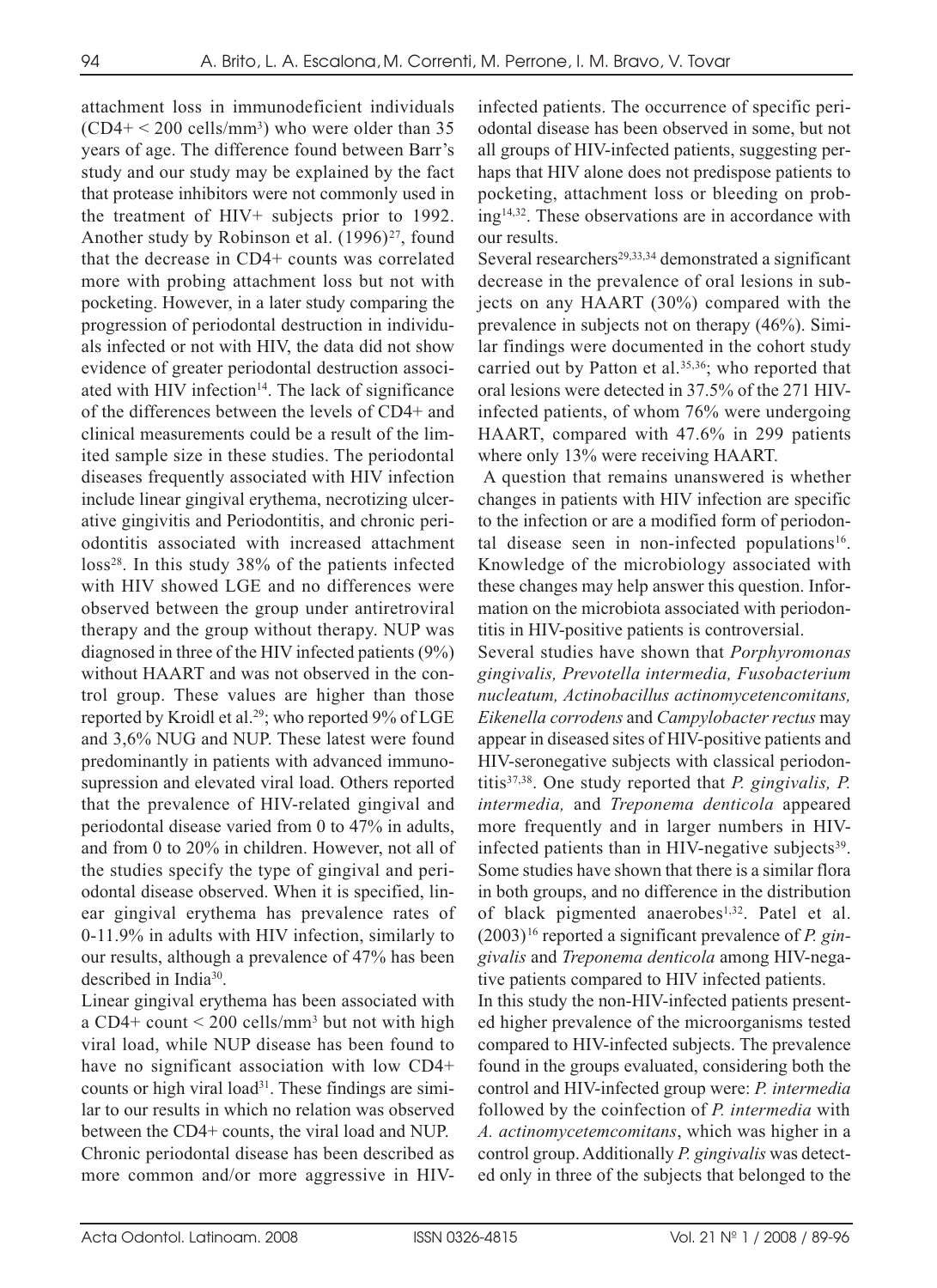control group and one of the HIV infected patients, while the coinfection of these three microorganisms was only observed in the control group. Similar results were reported by Goncalves et al. (2007) 40. Regarding the effect of the antiretroviral treatment on the microorganisms evaluated, the results of this study demonstrated that the presence of these pathogens was more frequent in the patients undergoing antiretroviral treatment, suggesting that the HAART does not play an important role in the microorganisms population.

#### **ACKNOWLEDGMENTS**

This investigation was supported by the Consejo de Desarrollo Científico y Humanístico (CDCH), Central University of Venezuela.

#### **References**

- 1. Alpagot T, Duzgunes N, Wolff LF, Lee A. Risk factors for periodontitis in HIV+ patients. J Periodont Res 2004; 39:149-157.
- 2. EC-Clearinghouse on Oral problems related to HIV infection and WHO Collaborating Centre on oral manifestations of the human immunodeficiency virus. An update of the classification and diagnostic criteria of oral lesions in HIV infection. J Oral Pathol Med 1991; 20:97-100.
- 3. EC-Clearinghouse on Oral problems related to HIV infection and WHO Collaborating Centre on oral manifestations of the human immunodeficiency virus. Classification and diagnostic criteria for oral lesions in HIV infection. J Oral Pathol Med 1993; 22:289-291.
- 4. Holmstrup P, Westergaard J. Periodontal diseases in HIVinfected patients. J Clin Periodontol 1994; 21:270-280.
- 5. Robinson PG, Winkler JR, Palmer G, Westenhouse J, Hilton JF, Greenspan JS. The diagnosis of periodontal conditions associated with HIV infection. J Periodontol 1994; 65:236-243.
- 6. Armitage GD. Development of a classification system for periodontal diseases and conditions. Ann Periodontol 1999; 4:1-6.
- 7. Anwar RT and Garry JP. The effect of antiretroviral therapy on the prevalence of oral manifestations in HIV-infected patients: A UK study. Oral Surg Oral Med Oral Pathol Oral Radiol Endod 2001; 92:623-628.
- 8. Ceballos A, Aguirre JM, Echebarria M, ceballos L. Prevalence and distribution of oral candidosis in patients with AIDS. Med Oral 1996; 1:6-10.
- 9. Silverman S Jr, Migliorati CA, Lozada-Nur F, Greenspan D, Conant MA. Oral findings in people with or at high risk for AIDS: a study of 375 homosexual males. J Am Dent Assoc 1986; 112:187-192.
- 10. Vanakul M, Poonpipatgul S, Reichart P. Oro-facial manifestations of HIV infections. J Dent Assoc Thai 1998; 38:225-231.

Our results are in accordance with Robinson et al.  $(2002)^{19}$ , who suggested that the changes observed in the periodontal tissues of patients infected with HIV correspond to modified periodontal diseases similar to those observed in HIV negative subjects. that advance faster and are not associated to the immunological state, the viral load or the presence of the bacteria analyzed. In conclusion in this study, the changes observed in the periodontal tissues of patients infected with HIV are similar to those observed in HIV seronegative subjects.

#### **CORRESPONDENCE**

Prof Dr. Laura A. Escalona C. Calle 7. Edificio G.E.11- Piso 1. Centro Almaral. La Urbina - Caracas. Venezuela. laec56@hotmail.com

- 11. Ceballos-Salobreña A, Gaitán-Cepeda LA, Ceballos-García L and Lezama del Valle D. Oral lesions in HIV/AIDS patients undergoing highly active antretroviral treatment including protease inhibitors: A new FACE of oral AIDS? AIDS Patient Care and STDs 2000; 14:627-635.
- 12. Chidzonga MM. HIV/AIDS orofacial lesions in 156 Zimbabwean patients at referral oral and maxillofacial surgical clinics. Oral Dis 2003; 9:317-322.
- 13. Kleinman DV. Comments upon the opening of the Fourth International Workshop on the Oral manifestations of HIV infection, Skukuza, South Africa. Oral Dis 2002; 8(suppl.2) 6-8.
- 14. Robinson PG, Boulter A, Birnbaum W, Jonson NW. A controlled study of relative periodontal attachment loss in people with HIV infection. J Clin Periodontol 2000; 27:273-276.
- 15. Moore LVH, Moore WEC, Riley C, Brooks CN, Burmeister JA, Smibert RM. Periodontal microflora of HIV positive subjects with gingivitis or adult periodontitis. J Periodontol 1993; 64:48-56.
- 16. Patel M, Coogan MM, Galpin JS. Periodontal pathogens in subgingival plaque of HIV-positive subjects with chronic periodontitis. Oral Microbiol Immunol 2003; 18:199-201.
- 17. Silness J and Löe H. Periodontal diseases in pregnancy (II) Correlation between oral hygiene and periodontal conditions. 1964. Acta Odontol Scand 1964; 22:121-135.
- 18. Löe H. The gingival index, the plaque index and the retention index systems. J Periodontol 1967; 38:610-615.
- 19. Robinson PG. The significance and management of periodontal lesions in HIV infection. Oral Dis 2002; 8:91-97.
- 20. Myint M, Odden K, Schreurs O, Halstensen T, Schenk K. The gingival plasma cell infiltrate in HIV-positive patients with periodontitis is disorganized. J Clin Periodontol 1999; 26:358-365.
- 21. Eyeson JD, Tenant-Flowers M, Cooper DJ, Johnson NW, Warnakulasuriya AS. Oral manifestations of an HIV positive cohort in the era of highly active anti-retroviral therapy (HAART) in South London. J Oral Pathol Med 2002; 31:169-174.